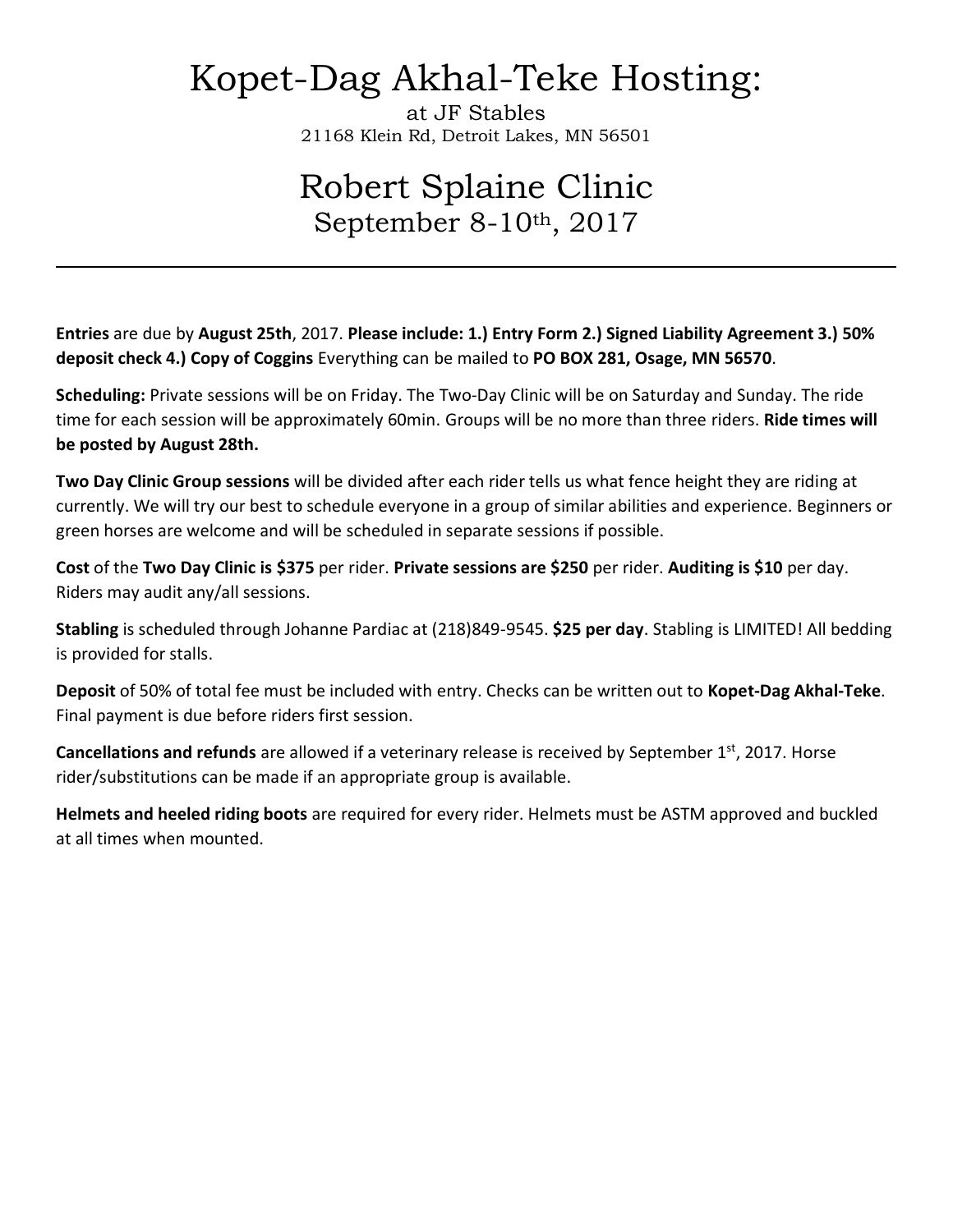# Kopet-Dag Akhal-Teke

at JF Stables 21168 Klein Rd, Detroit Lakes, MN 56501

## Robert Splaine Clinic September 8-10th, 2017

#### Entry Form (One Form Per Horse/Rider Combination)

| Rider:        |  |
|---------------|--|
|               |  |
| Address:      |  |
|               |  |
| Email:        |  |
|               |  |
| Phone(s):     |  |
|               |  |
| Fence Height: |  |
|               |  |
| Horse Name:   |  |
|               |  |

| Private Session: | Ś  |
|------------------|----|
| Two-Day Clinic:  | \$ |
| Stabling:        |    |

| Total: |  |
|--------|--|
|        |  |

**NOTES:**